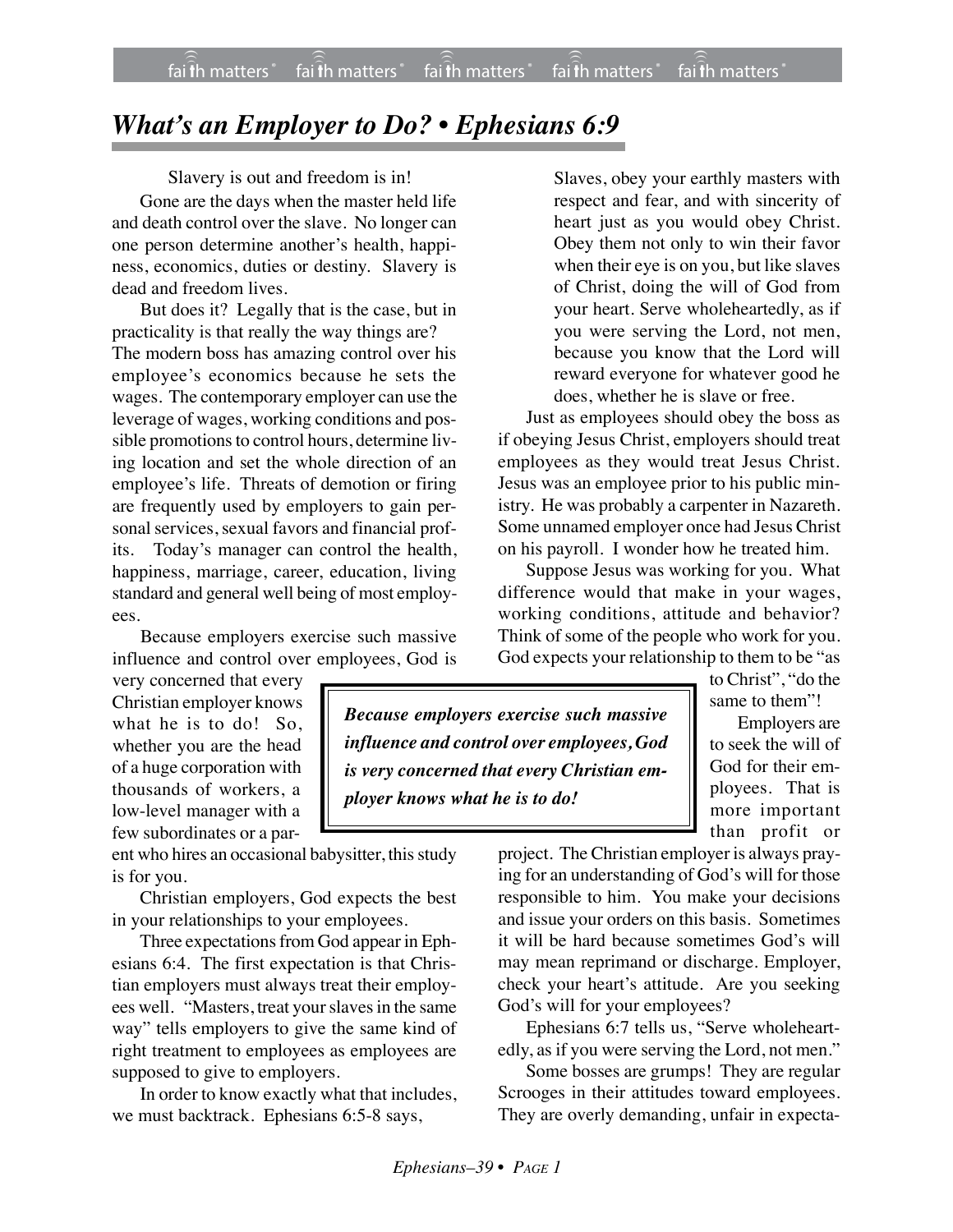tions, impossible to please, heavy on criticism, short on praise.

Christian bosses must be different, always evidencing a positive attitude, encouragement and good will toward subordinates. Everyone in the company knows who the Christian bosses are because they look to the Lord for their positive attitude toward their workers. They are doing their job out of service to Jesus Christ.

Christian boss, check out your attitude. Have you shown that kind of good will to your people, as to the Lord?

There is a tricky implication in verse 8 when it says, "because you know that the Lord will reward everyone for whatever good he does, whether he is slave or free." The employee is to trust God and not his boss for adequate remuneration. The employer is to trust God and not his employees for a fair profit!

Do you get the picture? Employers are to treat their employers fairly and justly and then depend on God to provide the remuneration - - the employer is not to gain a profit at the expense of right treatment of workers!

Colossians 4:1 is a parallel passage where we are told, "Masters (or employers!), provide your slaves (or employees!) with what is right and fair."

Determination of justice and fairness is by God's measure and not the laws of the land. Ancient slave owners could legally abuse and take advantage of their slaves. But that didn't make it right with God. Modern employers may be able to legally underpay and overwork their employers, but it's still wrong before God.

God offers you a deal: you take proper care of your employees and God will take proper care of you!

What about it? How have you been treating your employees? What are the areas where you need to change? This week determine to start making wrongs right. Give the long overdue raise. Offer the word of encouragement. Change your attitude. Extend that difficult word of apology. Promise yourself and God that, starting now, you will treat your employees in the right

way.

Expectation number two is simply and clearly stated in the middle of verse 9 where it says, "Do not threaten them." I never cease to be amazed at the way God's Word has an uncanny ability to zero-in on our areas of greatest need. It seems that employers have a natural bent to try to motivate employees by threat. God is here saying that we are not to do that.

Long before modern management science was developed, God's Word taught that positive motivation is far more effective than negative motivation. Encourage, strengthen, uplift, teach your employees. Do all those things that we have reviewed in verses 5 through 8 to positively motivate.

I've worked for bosses who motivate by encouragement, and I've worked for bosses who motivate by threats. Without doubt, I have done my best work for those bosses who positively motivate.

This is not to say that an employee cannot be reprimanded or fired. Sometimes that is necessary. Sometimes that is the most loving thing to do. Sometimes that is God's will and you must carry it out. Nevertheless, avoid negative methods of motivation.

Look at how God treats us! God forgives our sins. He tells us that we are guaranteed heaven and are no longer under condemnation. God does not motivate the Christian to faithfulness through threat or guilt.

Employers, avoid the common threats: "If you do that one more time, you're through!" "You produce the way I tell you or I'll find someone else!" "Work hard and you'll get along fine with me; cross me and I'll see to it that you never get another job in this industry!" "Do it right this time or I'll make an example out of you in front of the whole office!"

The third expectation is to remember God's impartiality. God reckons us all to be servants. We don't think of ourselves that way. But God sees both employers and employees as his servants. Employers are accountable to God as servants and not as masters. Never forget that it